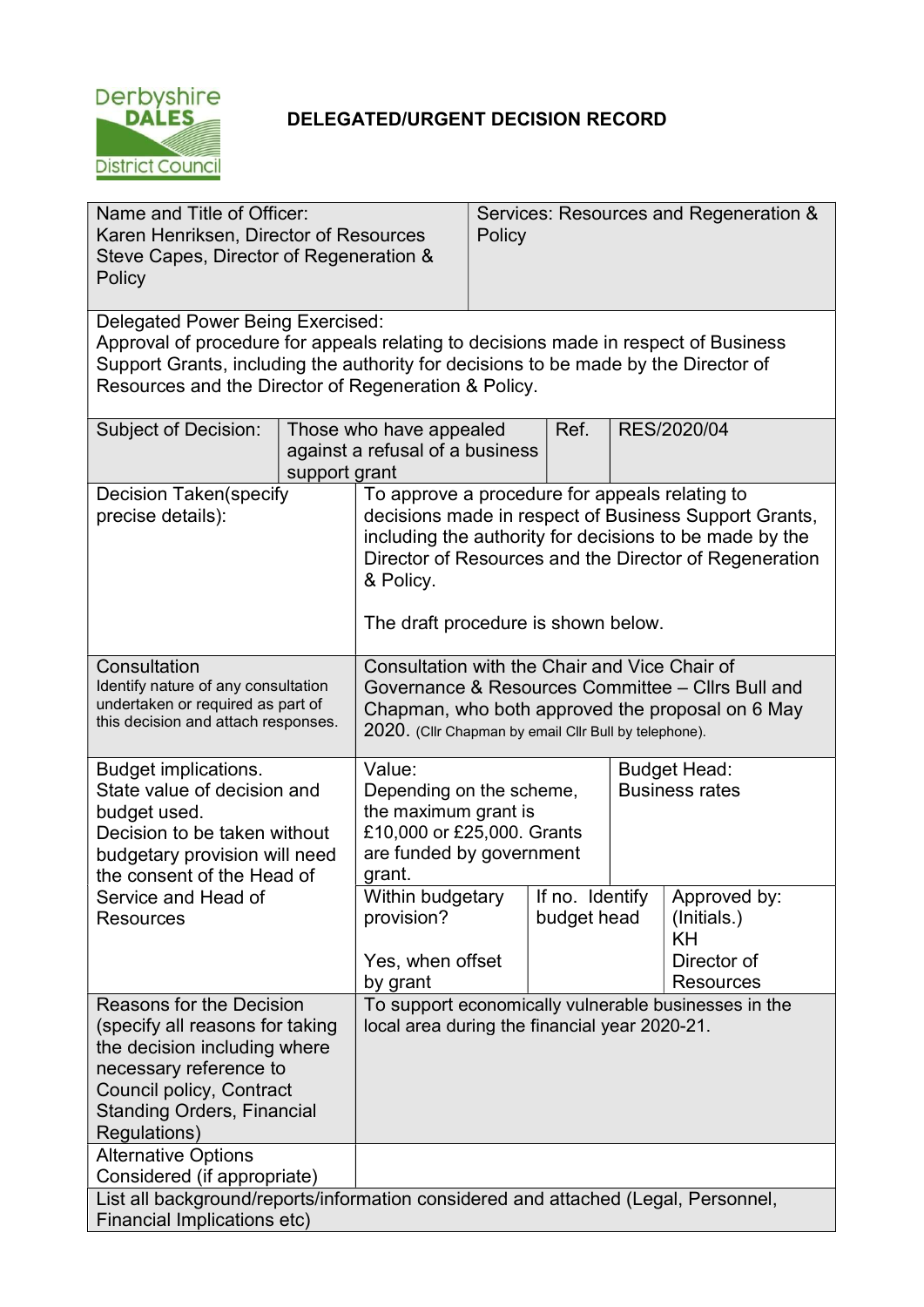## Government Guidance:

Small Business Grant Fund (SBGF) and Retail, Hospitality and Leisure Grant Fund (RHLGF) https://www.gov.uk/government/publications/coronavirus-covid-19-business-support-grantfunding-guidance-for-businesses

| Decision: | Approve the procedure for appeals relating to decisions made in respect<br>of Business Support Grants, including delegation of the authority for<br>decisions to be made by the Director of Resources and the Director of<br>Regeneration & Policy. |
|-----------|-----------------------------------------------------------------------------------------------------------------------------------------------------------------------------------------------------------------------------------------------------|
|           |                                                                                                                                                                                                                                                     |

Signature of Officer and Date: K Henriksen 6 May 2020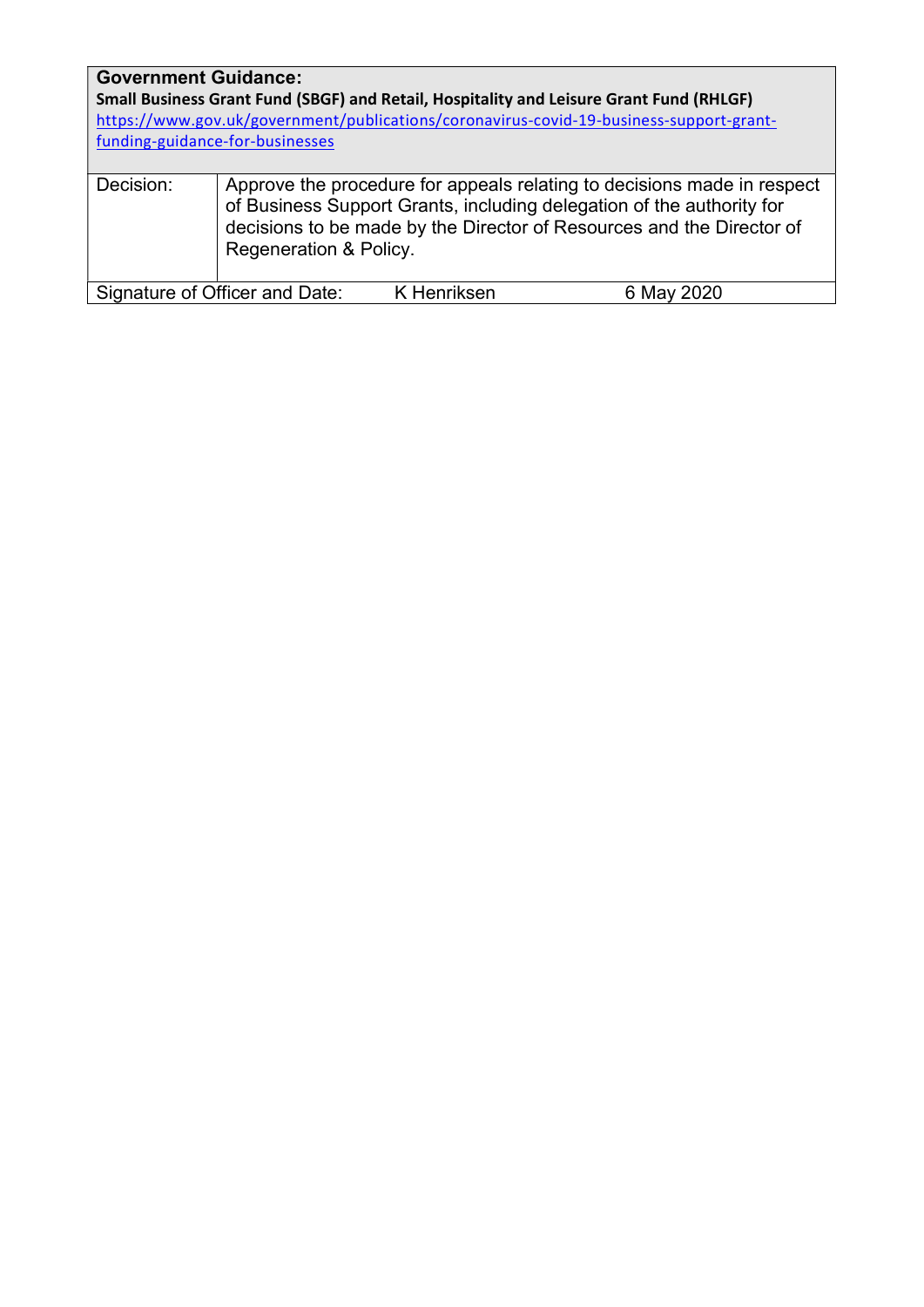



## Appeals Procedure for Covid-19 Business Support Grants

If you have been informed that your business is not eligible for a business support grant and you feel that the decision is wrong, you can appeal for that decision to be looked at again. Your case will then be reviewed by a different officer(s) to check that the initial decision was correct.

It may be that we have misunderstood information previously given to us and will then offer to change our decision or we may ask for further information from you to help us review the outcome. Once we have reconsidered the details of your case we will write to you confirming what the outcome of this appeal is. We may also give you additional information that we believe is helpful to you.

### We aim to deal with appeals within 10 working days of receipt.

### Government Guidance

The Council has to process Business Support Grants in line with government guidance. Details of the guidance are provided in the Appendix. Please read the guidance before making your appeal.

### How to make an appeal

You should ask us in writing for an appeal (by email or letter). The request for an appeal should be made within one calendar month of the date of you being given the original decision.

Your email / letter should include:

- which decision you do not agree with and the date of that decision
- the reasons why you think our decision is wrong, supported with appropriate evidence.

Please submit your appeal:

- $\triangleright$  By email to revenues@derbyshiredales.gov.uk with "Coronavirus Business Grant APPEAL" in the subject line; or
- By letter to: Coronavirus Business Grant APPEAL, Derbyshire Dales District Council, Town Hall, Bank Road, Matlock, Derbyshire DE4 3NN.

After considering your appeal, we will write to you to inform you whether or not we have changed our original decision and provide you with an explanation.

### Further help

If, as a result of the Covid-19 pandemic, SME's ineligible for Government grants and reliefs are struggling to make their normal business rates payments then please contact us and we will do what we can to assist by reviewing your instalment dates to defer payments until later in 2020/21. You can contact us by email at revenues@derbyshiredales.gov.uk.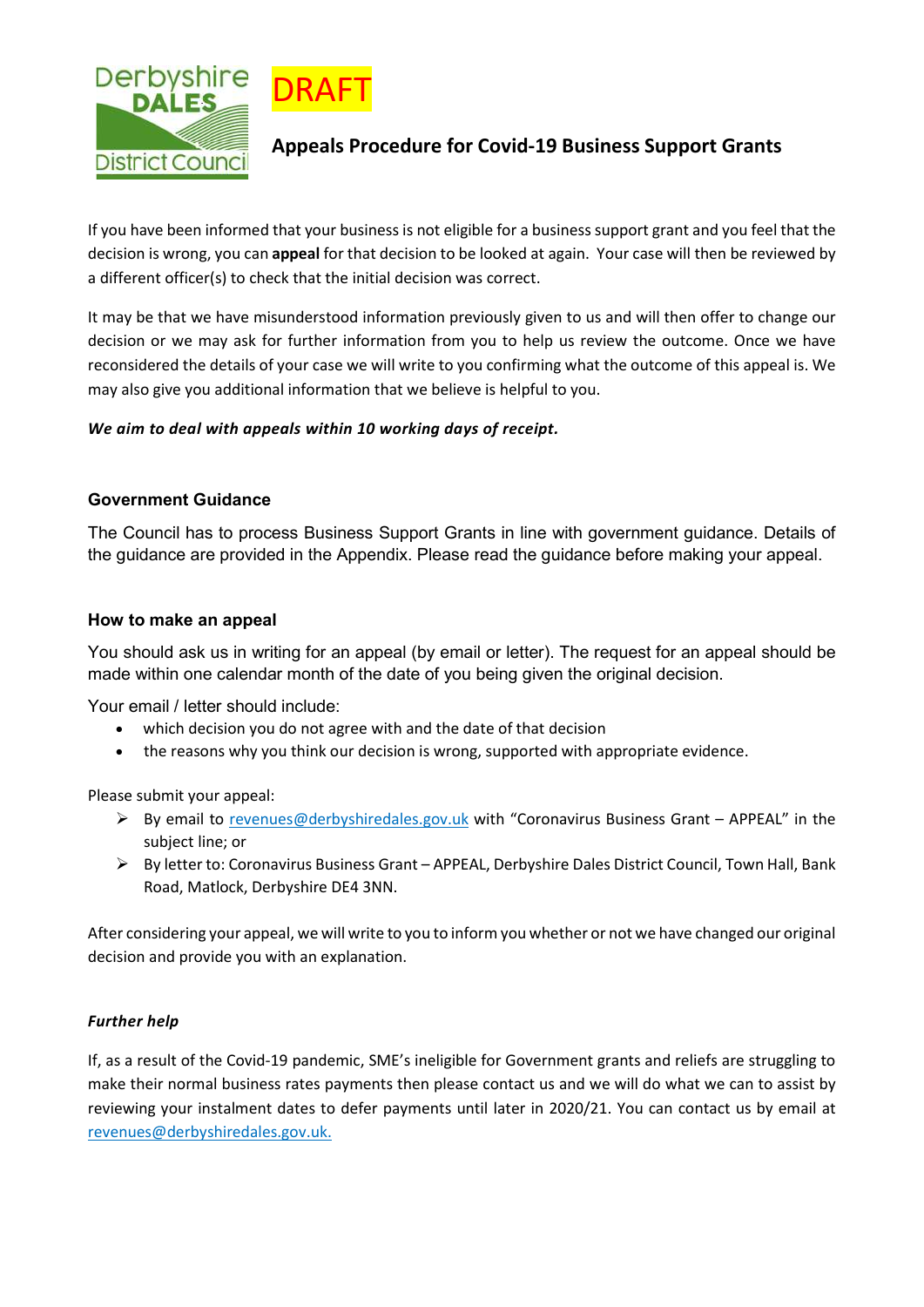

# Internal Processes for Covid-19 Business Support Grant Appeals

These internal processes underpin the Appeals procedures. They are shown for transparency and clarity. We aim to deal with appeals within 10 working days of receipt.

## Appeals will be undertaken with reference to the government guidance and Council FAQs (see Appendix)

The internal process will be as follows:

- 1. An appeal is received by the revenues team and acknowledged with a message to say that we will aim to process the appeal within 10 working days.
- 2. A new sub-folder will be created within X:\Partnerships and Projects\COVID 19 Business Support Grant Appeals, with the sub-folder name following this convention:
	- Date appeal received DD-MM-YY, business name and first line of address.

Copies of all correspondence and information relating to the case should be placed in this shared drive.

- 3. The Business Rates Technical Officer will investigate the reasons given for the appeal and will gather relevant information. This might include asking the appellant to provide further evidence / information. This is to be done as soon as possible, bearing in mind the 10-day response time. (The response clock will pause when we are waiting for further information from the appellant).
- 4. When all relevant information has been gathered by the Business Rates Technical Officer he will place it in the relevant sub-folder, together with his own comments on the case and those of the Economic Development Manager and Business Advisor. He will then send an email to the Director of Resources and the Director of Regeneration & Policy to alert them to the appeal and providing the location of the sub-folder, placing a copy of the email in the sub-folder.
- 5. The Appeals Panel (comprising the Director of Resources and the Director of Regeneration & Policy) will meet to review the information and observations and make a decision relating to the appeal. A "record of decision form" will be completed and a copy saved in the sub-folder. The Director of Resources will send an email to the Business Rates Technical Officer outlining the decision, with a link to the record of decision.
- 6. The Business Rates Technical Officer will inform the appellant of the decision, giving reasons.
- 7. Where a complaint is subsequently received that relates to the appeal process / decision, this will be handled by the Chief Executive (or another Director that has not been involved in the process, if the Chief Executive is unavailable).